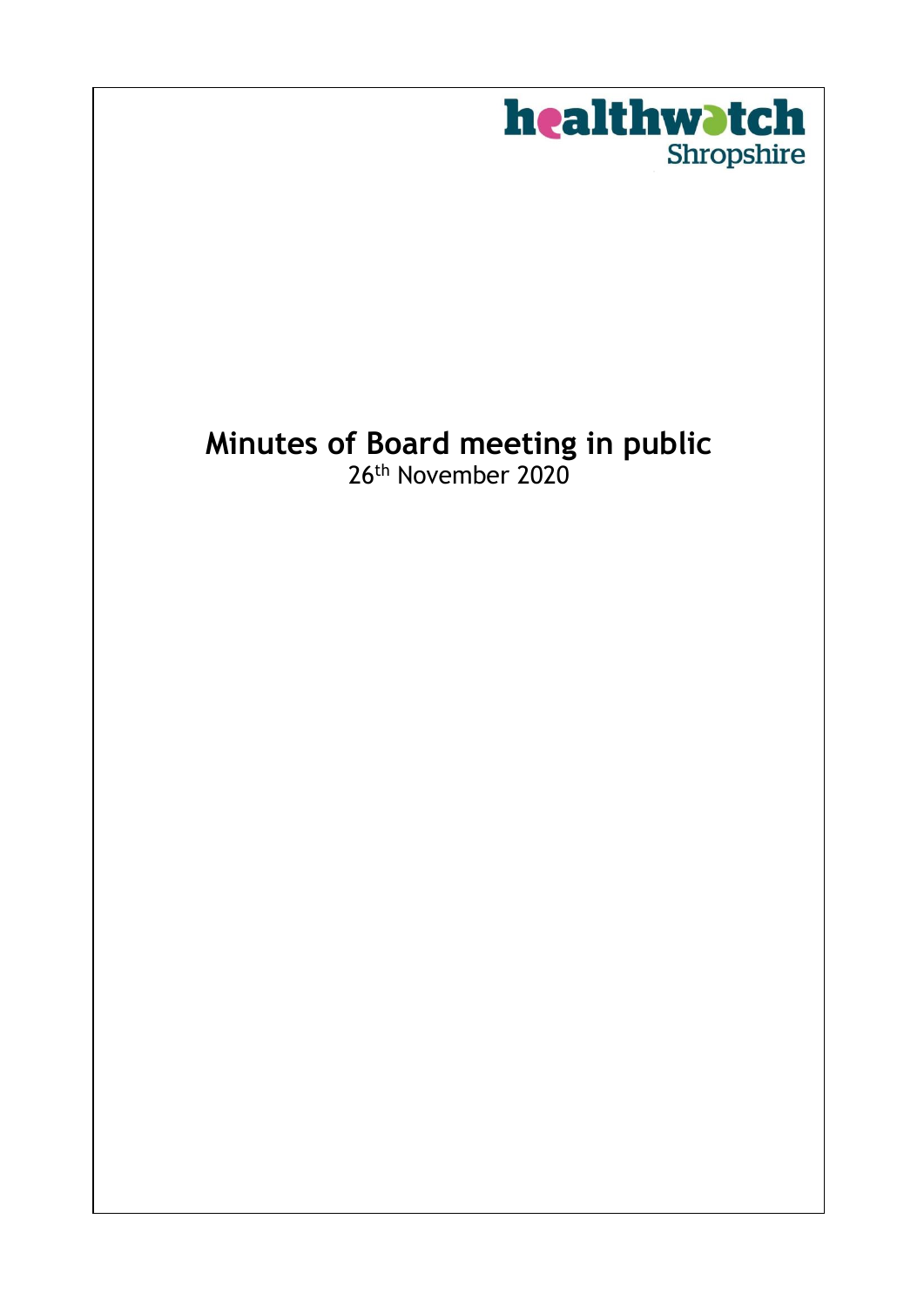| Minutes of Board meeting in public<br>Held via Microsoft Teams |                     |              |       |
|----------------------------------------------------------------|---------------------|--------------|-------|
|                                                                | 26th November 2020. |              |       |
| Present:                                                       | Vanessa Barrett     | VB.          | Chair |
|                                                                | Anne Wignall        | <b>ALW</b>   |       |
|                                                                | David Voysey        | DV.          |       |
|                                                                | David Beechey       | DB.          |       |
|                                                                | Lynn Cawley         | LC.          |       |
|                                                                | <b>Terry Hart</b>   | TH ?         |       |
|                                                                | Dee Walker          | <b>DW</b>    |       |
|                                                                | <b>Brian Rapson</b> | BR.          |       |
|                                                                | <b>Bob Welch</b>    | ВW           |       |
|                                                                | <b>Steve Price</b>  | SP.          |       |
|                                                                | <b>Geoff Rate</b>   | GR (visitor) |       |
| Minutes:                                                       | Patricia MacInnes   | PM           |       |
| Speakers:                                                      | Abi Butters         | AB           |       |
|                                                                | Gavin Baylis        | GВ           |       |
|                                                                |                     |              |       |

#### **1. Welcome, Introduction & apologies**

VB welcomed all present. No apologies were received and VB introduced guest speakers Abi Butters and Gavin Baylis.

#### **2. Declarations of Interest**

No new declaration of interest

**3. Presentation:** Abi Butters (Commissioning Officer Residential and Nursing Care) and Gavin Baylis (Commissioning Officer Domiciliary Care) – Shropshire Council

Questions had been sent ahead of the meeting and AB and BG addressed those questions.

• Improvement in managing second lockdown

The biggest differences between the 2 lockdowns were highlighted. It was explained that if there was a national shortage in PPE during the first lockdown, providers did not report any problem in November. It was reported that there is now a national PPE portal which allows care homes and other health providers to continually order new PPE at no extra cost, and that most providers in Shropshire have signed up to it.

It was also pointed out that the local resilience offer which was available in the first lockdown is better established now and can also support PPE provision in emergency.

Changes in testing were also highlighted. While testing was only available in certain specific situations, it is now part of a broader program of preventative testing introduced in July in care homes. Test should now occur on a weekly basis for staff and monthly for residents. A lot of training was provided to do the test and providers signed up to a specific testing portal. There has also been an improvement in the timeframe to receive the results. It was reported that the system is working well and allows for immediate support when a test comes back positive from the time of the outbreak and up to 28 days. It was added that this kind of testing has just been introduced in Domiciliary care and that weekly testing for staff is now possible, every provider registered with the CQC will receive a month worth of test which will have to be undertaken at home by members if staff. DC has not seen the same issues as seen in Care Homes, but this regular testing should be useful.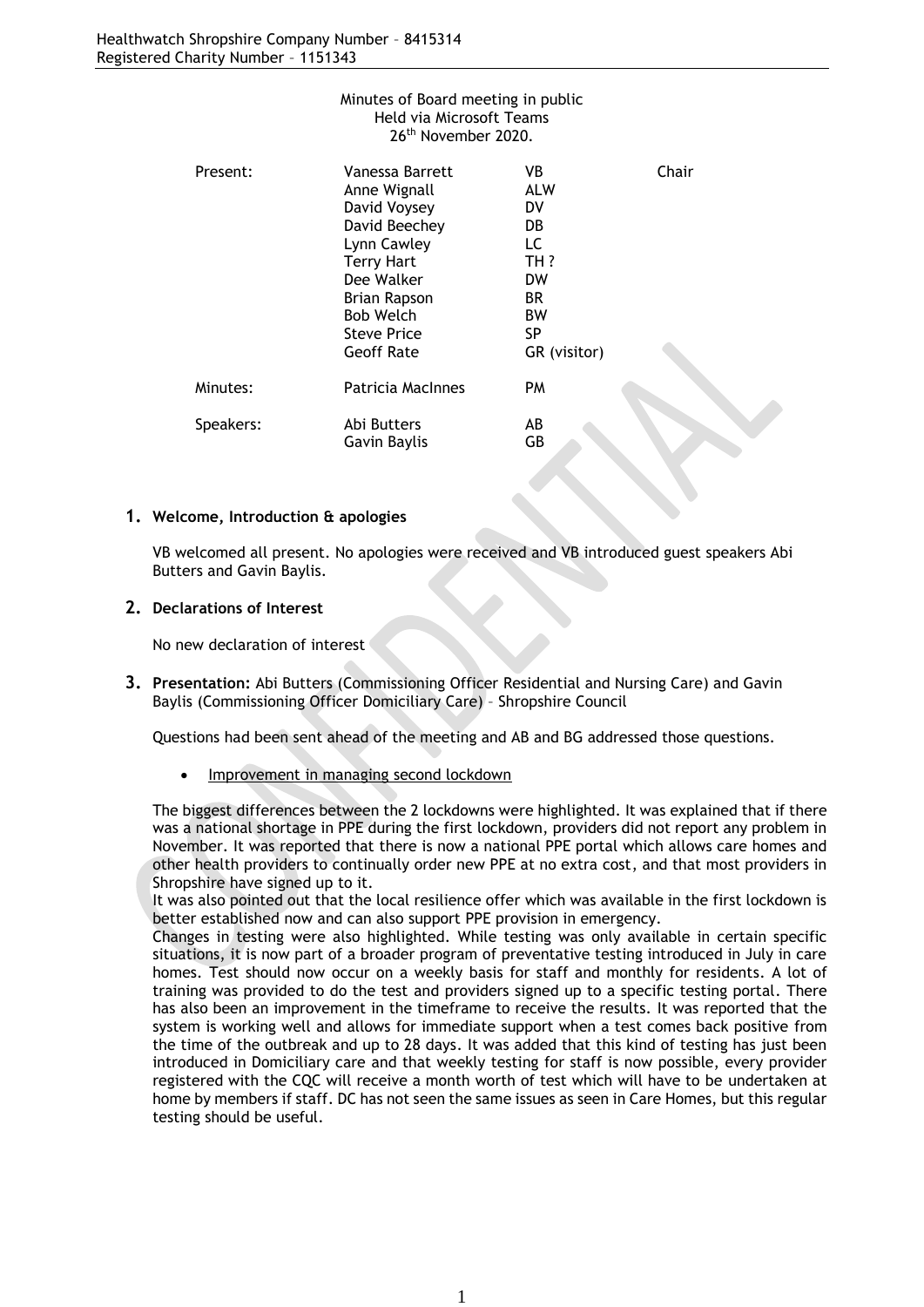• Visitor testing in Care Homes

AB explained what the lateral flow testing would entail to but that although it had been announced, the system was still being organised. It was explained that there is always a delay between when something is announced and when it is implemented.

• Discharge from hospital

AB explained that processes had been firmed up and that patients were now always being tested before being discharged back to a Care Home. It was also added that if patients needed additional support, some special designated beds had been commissioned which did not exist in the  $1^{st}$ lockdown.

• Scale of DC providers and increase of demand to DC for help

It was answered that the amount of referral to DC had been reduced compared to other years. There has also been a decrease in number of care packages. AB explained that it was the same for the number of residential and Care home referral.

To the question regarding the number of DC agencies, it was responded that there are a lot of providers in Shropshire and that there are pros and cons to that high number.

Changes that have come about because of good practice in 1<sup>st</sup> lockdown

It was explained that there was now an infection control fund and that there was a lot of creative approaches in Shropshire to allows residents in Care Homes to receive visitors. It was highlighted that because of the guidance not always being completely clear, care homes had adapted as best they could. It was added that each care homes and DC agencies have been allocated money to invest for safe visiting (purchase gazebo, build pods, create partition).

VB enquired whether HWS could be made aware of those stories for the coming Hot Topic.

ALW added that if a visit could not be made, some care homes offered measures to allow online communication. AB explained that nothing specific was requested from Care Homes but that things like WIFI capabilities were encouraged. IPADs were given to Care Homes and very earlier on a piece of work was done and computers were shared with Care Homes.

GB on the question of improvement explained that Shropshire Public Health has done effective contact tracing and is aware through national database of who test positive (carers and clients of Domiciliary Care).

• Review of block contracts

Regarding question about which organisations and agencies are involved in the review of block contracts, AB explained that engagement will be done in the new year with currents contractors but with a wider market.

Day services

Regarding day services, a very good presentation on the topic will be shared with HWS.

VB thanked AB and GV for their update.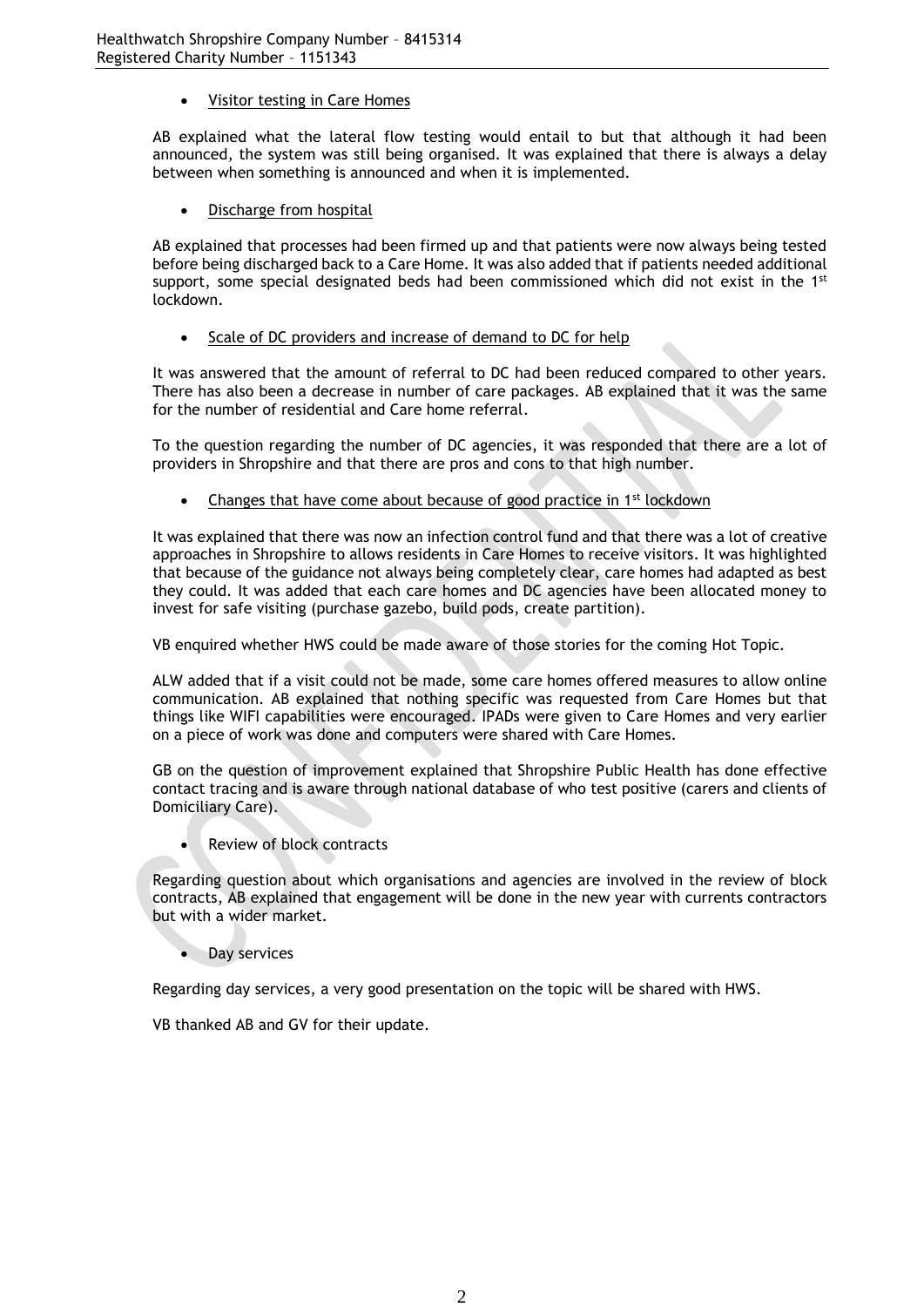Introduction: VB congratulated HWS team for the work done in the past year

# **4. Healthwatch Shropshire AGM and Approval of Financial Accounts 2019-20**

*See separate minutes.*

# **5. Board Meeting in Public held on 9th September 2020.**

# **a) Approval of minutes**

Minutes of the previous board meeting were anonymously approved.

#### **b) Matters arising not on the agenda**

The board received an update on actions from the previous meeting:

- Purchase of mobile phones: the board was reminded that HWS was looking at changing the way the phone system is currently provided in the office and that as a result, no further work has been done on mobiles phones purchase.
- LC reported that as requested she had made some format and detail changes in the KPI and Trustee report.

#### **6. Finance and HR**

#### **a) Management accounts to end September 2020**

TH provided an update and explained that currently HWS was in a situation of underspending for a total of about £3000.

The proposed changes to the telephone system and air conditioning which have been discussed at the latest business committee were reported on.

#### **ACTION: LC to provide quotes and options to the board at a later meeting.**

A question was asked regarding the estimated volunteer hours and it was concluded that all volunteer hours from board members and volunteers might not have been reported on. LC reminded the board of the importance to submit an "expense claim form" with the amount of hours volunteered towards HWS at the end of each month.

> **ACTION: LC to email expenses form to board members and volunteers.**

**ACTION: Volunteers and board members to submit their forms with any unclaimed hours volunteered.**

It was specified that each hour spent needed to be itemised as it allowed HWS, when reporting to the commissioner, to articulate where the board and volunteers' contribution were.

#### **b) Staffing update**

LC reported to the board about the recent staffing changes, it was reminded that BK had had to leave HWS before the end of her temporary contract in order to accept a full-time position and that SD had informed HWS of her decision not to return at the end of her maternity leave. Finally, the board was informed that JM had been on sick leave for a few weeks but was expected to return at the beginning of December.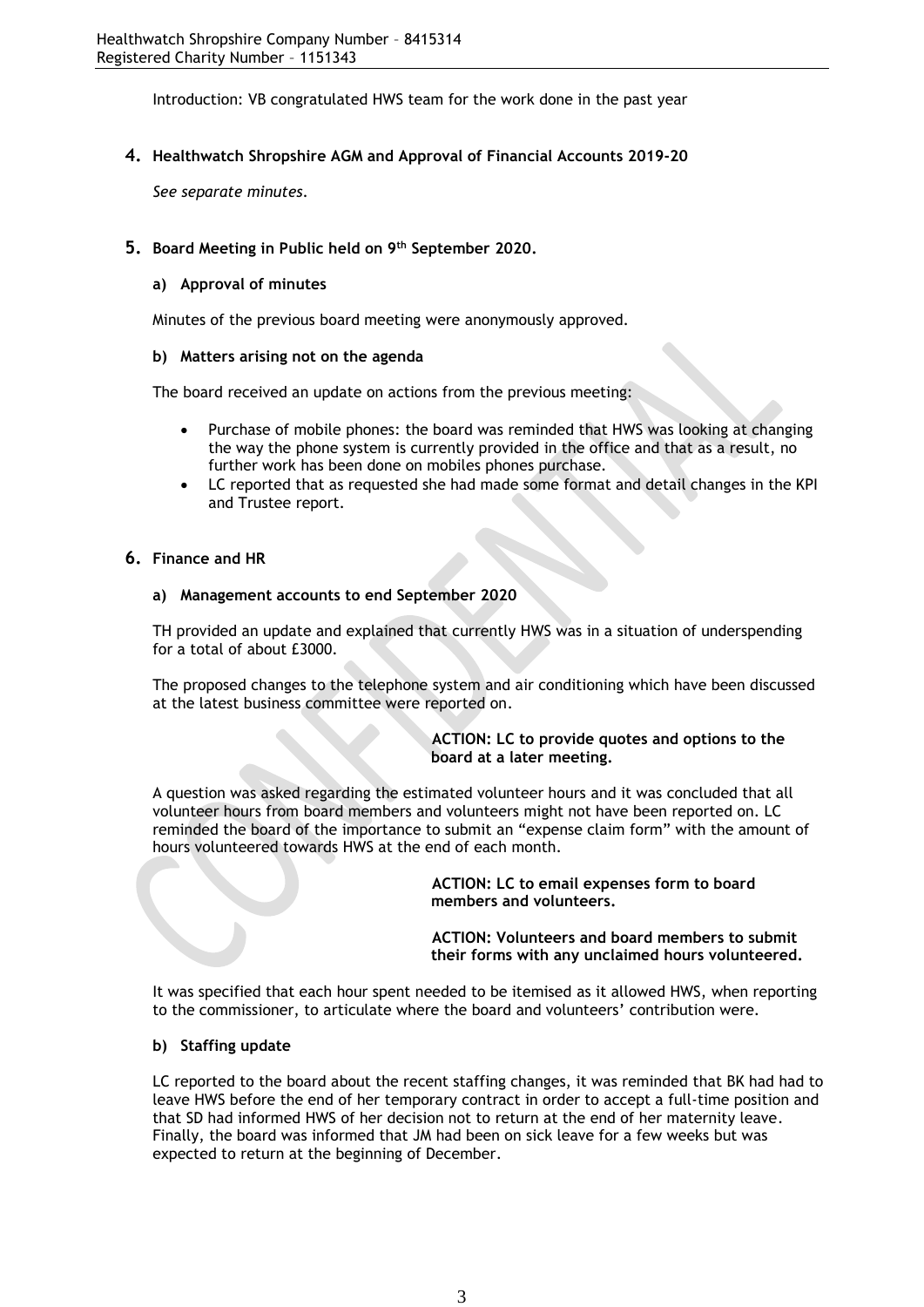The need to replace SD's post was discussed and it was explained that the team needed to decide where the needs were. The areas of engagement and administrative support were highlighted as areas that would be the most helpful to the team going forward. LC reported that the option of having an apprentice was considered but could not realistically be implemented until the office formally reopened.

It was explained that for the time being, the team had been covering for the absences of JM and SD.

# **7. Governance**

#### **a) Risk Management**

No new elements to the risk management were added.

#### **b) Board Membership – AW and BW**

ALW and BW re-election as board members was formally approved.

#### **c) Board Recruitment**

It was reported that ASW had stepped in to cover for SD regarding board recruitment and that any new member of staff in the future would be working on it. The background of board members was discussed, it was agreed that former HWS volunteers were excellent choices as they had the knowledge and interest.

> **ACTION: LC to contact current volunteers to discuss any potential interest into joining the board.**

ASW initiative about gathering board members' personal experiences was also explained.

**ACTION: LC to speak to ASW about this initiative.**

# **8. Reporting (July – September)**

#### **a) Chairs report**

No further question was asked regarding the report.

# **b) Chief Officer's report**

No further question was asked regarding the report.

# **c) Committee Minutes**

No further question was asked regarding the report.

# **9. Any Other Business**

It was reported that the commissioner had confirmed that HWS contract would be extended for another year at the current funding level which meant that it was possible for HWS to confidently plan for the coming years work and objectives.

#### **10. Dates of future Board Meeting**

rd march 2021 th June 2021 st September 2021 nd November 2021